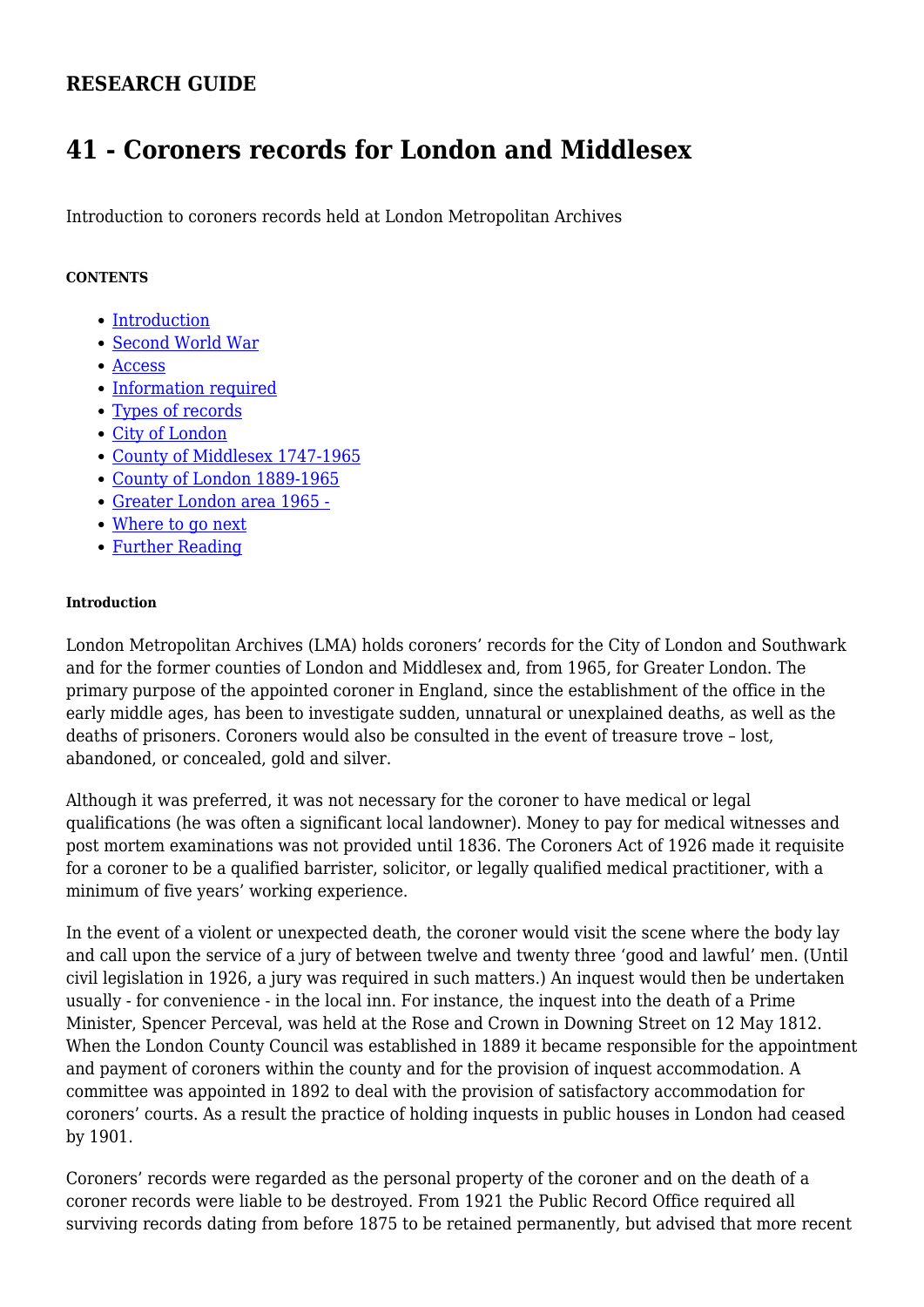records need only be kept for 15 years. Consequently for the Counties of London and Middlesex many coroners' records have not survived.

When original records do not survive, an alternative source of information about the inquest may be a contemporary local newspaper. LMA does not hold copies of local newspapers. These may be in the possession of either the local reference/history library for the district in which the inquest was held or the British Library.

## <span id="page-1-0"></span>**Second World War**

During the Second World War it was not necessary for coroners to hold inquests into the deaths of many air raid victims. Defence Regulation 1939 No. 30 provided that a body might be interred and the death registered if a certificate was given by an authorised person that the death was due to war operations; '- - - a coroner shall not be obliged or authorised to take any action in relation to any death if he is satisfied that the death occurred in consequence of war operations'. This was amended by Regulation 30A on 14 March 1941 which required that an inquest should be held if an authorised person had reason to believe that a death might have occurred in consequence of war operations but a body could not be recovered or could not be identified.

#### <span id="page-1-1"></span>**Access**

Coroners' inquests before 1 January 1968: these records are now closed to public consultation for a period of 75 years from the date of their creation, while LMA reviews its access policy in the light of Data Protection legislation.

Coroners' inquests from 1 January 1968: these records are held by LMA on behalf of respective coroners, who retain indexes and other finding aids to the records. Applications for access to these records must therefore be addressed in the first instance to the appropriate coroner.

#### <span id="page-1-2"></span>**Information required**

To begin your search, the following information is required:

- The name of the deceased
- The date of the death or inquest
- The location of the death or inquest

From 1 January 1875 certificates of all inquests had to be sent to the local registrars and the details entered in the registers of deaths. Therefore certificates of deaths after that date will state whether an inquest was performed and on what date.

Once in possession of these details, it is necessary to consult the District/Parish Index in order to establish which Coroner's District may have adjudicated on the death. Summaries and more detailed lists of surviving records for each district have then to be examined before any documents can be ordered from the strong-rooms.

<span id="page-1-3"></span>The District/Parish Index is in Binder One, 'Coroners', of the Courts sequence on the open shelves. A copy of the index is also kept behind the counter in the Information Area. Please consult a member of staff for advice.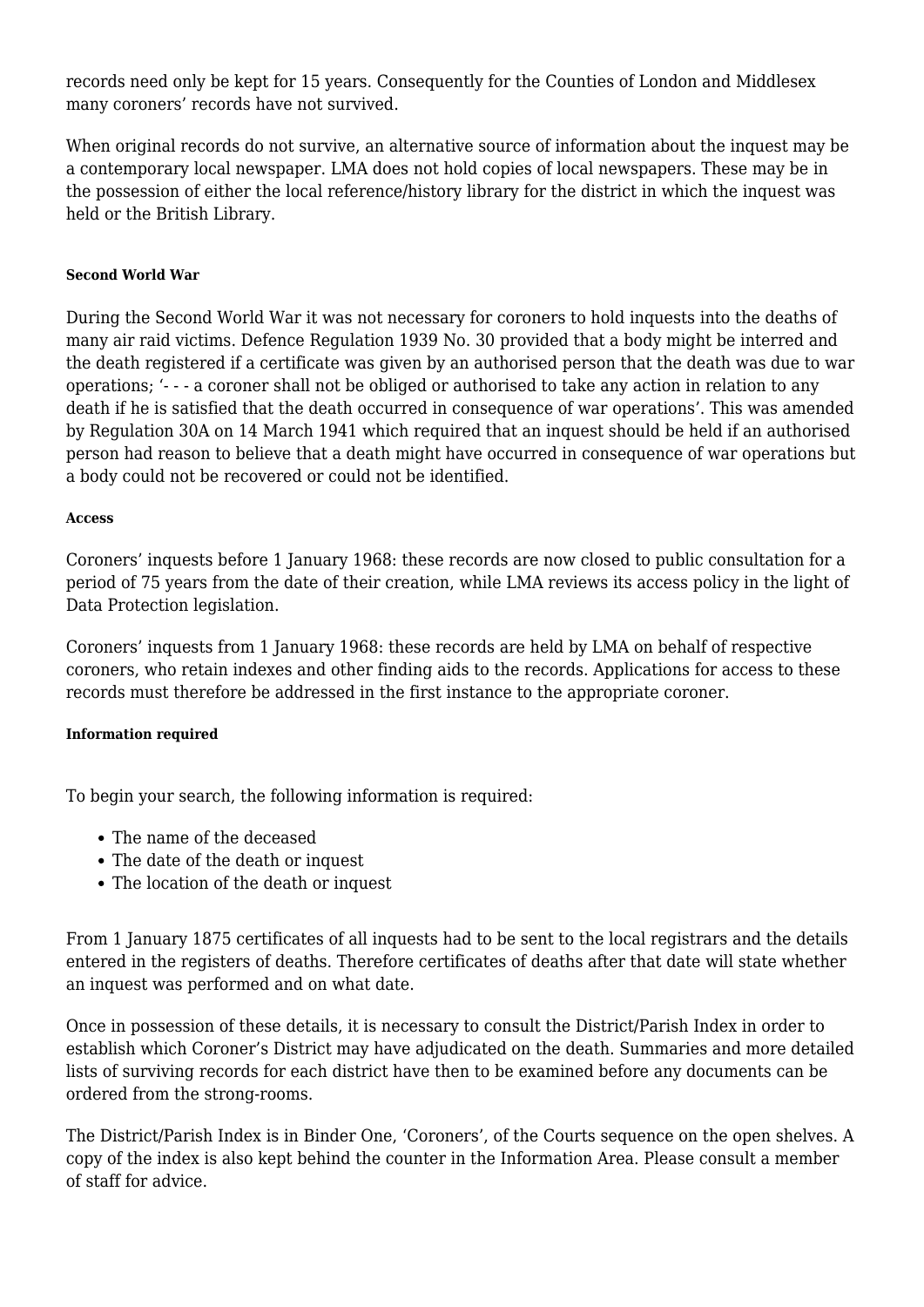#### **Types of records**

The coroners' records held in the LMA fall into these main categories:

- Inquest or inquisition, This is a one page document, giving the verdict, name date, time, cause and place of death with the signatures of the jurors
- Depositions are the statements of witnesses to assist in the proceedings of an inquest and may contain more information about the particulars of a death.
- Registers of inquests received directly from coroners and covering the years 1856-1965 (with many gaps) for the Counties of Middlesex and London. The register of inquests should note inquest date, name of deceased, address and place of death, cause of death, the verdict, and the coroners' expenses. They do not add significantly to the information contained in a death certificate.
- Case papers. The handwriting of many 19th and some 20th century coroners' inquests in LMA is very poor, and sometimes illegible. In the worst cases, you might have to see press reports for details

## <span id="page-2-0"></span>**City of London**

Before 1478 the King's Chamberlain was King's Butler and Coroner for the City. In 1478 the City of London Corporation was granted the right to appoint its own Coroner for the City of London, and has done so ever since. LMA holds Coroner's inquests for the City of London (including St Bartholomew's Hospital.)

## **Coroner's inquests for the City before 1788**

A City of London Coroner's roll of 1272-1273 is held by The National Archives. Most other City of London and Southwark Coroners' inquests before 1788 are in LMA. All the medieval Coroner's inquests held by LMA have been edited and published. Inquests, many earlier than the eyres themselves, are included The London Eyre of 1244 ed. HM Chew and M Weinbaum (London Record Society Vol. 6, 1970) and The London Eyre of 1276 ed. M Weinbaum (LRS Vol. 12, 1976). A copy of the Coroner's rolls for 1276-1278 is published in the Calendar of ... Letter Book B ed. RR Sharpe (London, 1900). These are all available on British History Online at http://www.british-history.ac.uk/place.aspx?region=1

LMA holds Coroner's Rolls 1300-1378 (with gaps) (CLA/041/IQ/01/001-009), edited and published in the Calendar of Coroner's Rolls of the City of London 1300-1378 ed. RR Sharpe (London, 1913). One gap in the series is partially filled by a Coroner's Roll for the City of London 1315-1316, held by The National Archives. A 19th century transcript and translation of this roll (and some of LMA rolls) is available as 'Coroners' rolls for London, 1300-77. Transcript, with an English translation, extracted chiefly from Corporation records' (CLC/511/MS00126).

We also have a Coroner's roll of 1590 (CLA/041/IQ/01/011), with a manuscript calendar, including inquests on Newgate prisoners. This has been published in "London Coroner's Inquests for 1590" by TR Forbes in Journal of the History of Medicine & Allied Sciences XXVIII, 4, Oct 1973, pp 376-386.

The City of London Sessions Papers includes some depositions made c.1670s-1780s before the Coroner for the City of London in cases where a trial was subsequently held at the Sessions.

## **Coroner's inquests for the City after 1788**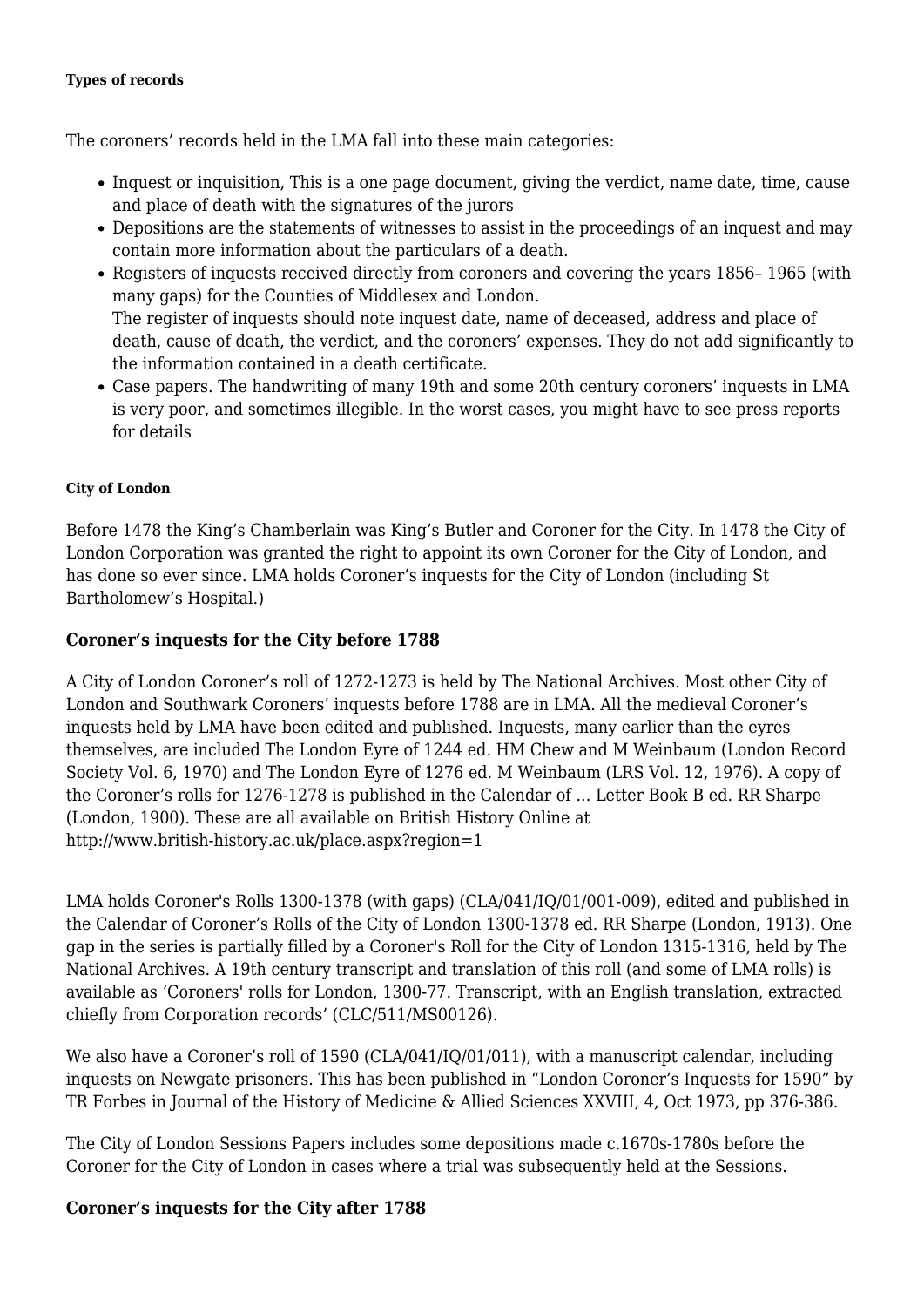LMA has a complete series of Coroner's inquests and depositions for the City of London 1788-1995 (CLA/041/IQ/02-05).

Indexes to City of London inquests 1861-1901 are available on microfilm X085/183. Paper indexes for both the City of London and Southwark 1788-1860 and 1901-1927 are on the open shelves in the Information Area.

The inquests and depositions for 1788-1799 have been digitised by the London Lives 1690-1800 project and can be searched and viewed on their website.

The records of the City of London Coroner include the inquest on Catherine Eddowes, a Whitechapel murder victim. A complete photocopy is available of the papers relating to this inquest dated 4 October 1888 (CLA/041/IQ/3/65/135).

LMA has inquest records for the City's prisons (including Newgate, Bridewell, Ludgate and the Compters) and the Fleet in a separate series 1783-1839 (with gaps) (CLA/041/PI). The City Coroner's jurisdiction also covered Holloway Prison 1852-1965 and records of these are amongst the City of London Coroner's inquests and depositions.

The City of London Coroner's inquests series includes inquests on suicides who threw themselves off the Monument. Their names 1788-1842 are listed in A Guide to the Monument.

LMA also holds records of cases of sudden death for which no inquests were held 1901-1937 (CLA/041/NI) and records relating to fire inquests 1888-1947 (CLA/041/FI).

# **Treasure-Trove**

Treasure trove is any gold or silver coin or other object hidden in the earth or other private place. It belongs to the crown, unless its owner claims it. The City's jurisdiction over treasure trove in the City of London and Southwark was granted by various charters. Records of treasure trove inquests are amongst the series of Coroner's inquests and depositions in LMA. Some of the more famous artefacts (such as the Cheapside jewellery hoard, found 1912, and items found in Budge Row and at the Temple of Mithras in 1958) are now in the Museum of London (London Wall, London EC2Y 5HN, telephone 020 7600 3699, email info@museumoflondon.org.uk

# **Borough of Southwark 1788-1932**

In 1550 the City of London Corporation acquired the right to appoint the Coroner of the Borough of Southwark by a charter of Edward VI dated 23 April, and for many years prior to 1932 the same person held the offices of Coroner of both London and Southwark. In 1932, the then Coroner for the City of London and Southwark, Dr. F.J. Waldo, resigned, and the provisions of the Coroners' (Amendment) Act, 1926 came into force. Under this Act, the right to appoint the Coroner for Southwark passed to the London County Council, but the City Corporation retained the right to appoint the Coroner for the City of London

LMA has a complete series of Coroner's inquests for the ancient Borough of Southwark 1788-1932 (including Guy's Hospital, and St Thomas's Hospital before it moved in 1862). In this context, the Borough of Southwark covers only part of the ancient borough, mainly the area near the southern end of London Bridge, and not the larger, post-1900 Metropolitan Borough of Southwark.

For inquests 1788-1837 see CLA/041/IQ/02. For inquests 1838-1932 see CLA/042.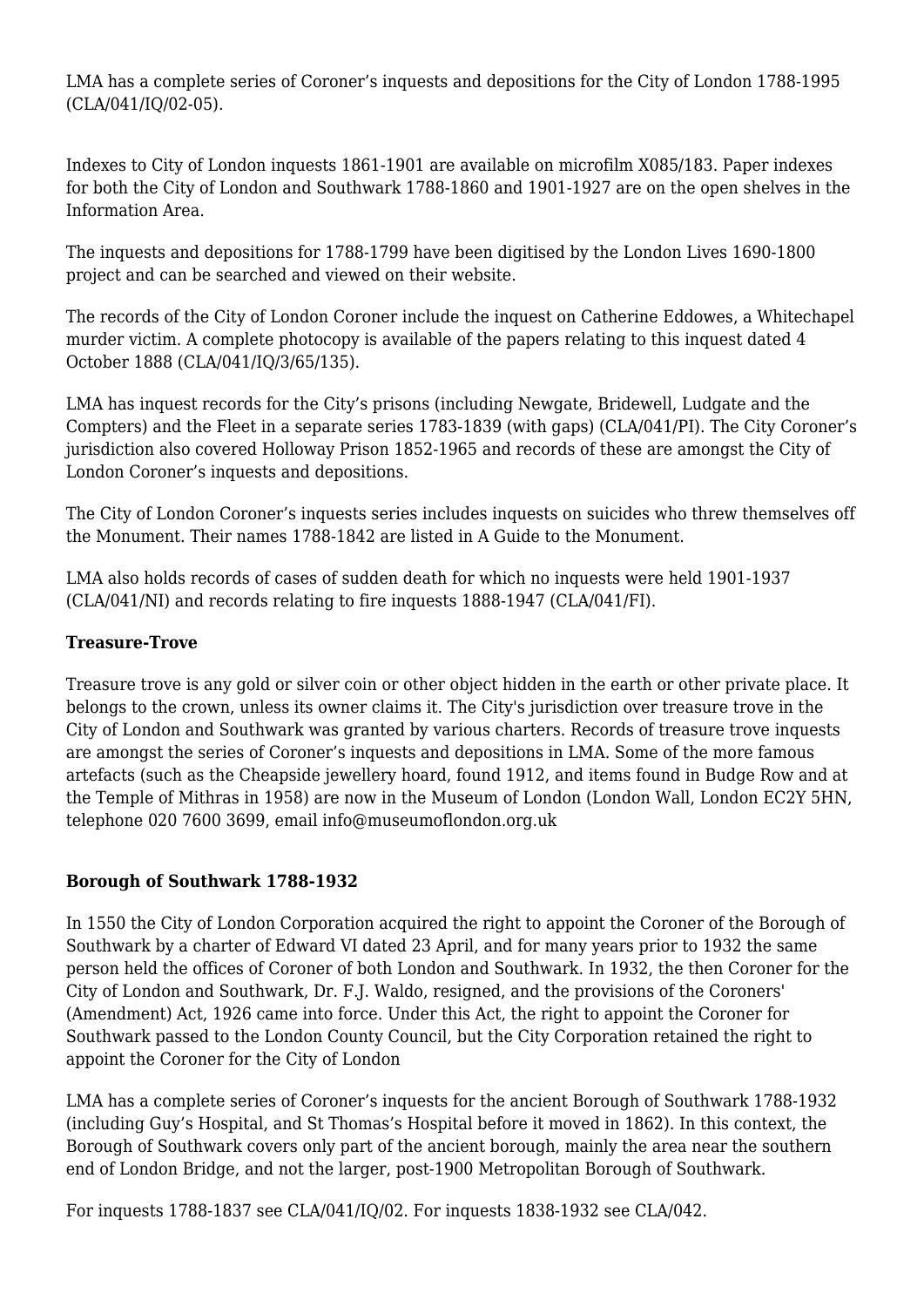The inquests and depositions for 1788-1799 have been digitised by the London Lives 1690-1800 project and can be searched and viewed on their website.

Indexes to Southwark inquests 1861-1901 are available on microfilm X085/184. Paper indexes for both the City of London and Southwark 1788-1860 and 1901-1927 are on the open shelves in the Information Area.

## **Princess Alice disaster 1878**

LMA holds coroners' papers relating to inquests on the victims of the wreck of the 'Princess Alice' steamship which collided with the steamship 'Bywell Castle' on the River Thames off Tripcock Point, Plumstead Marshes on 3 September, 1878. (COR/PA)

## <span id="page-4-0"></span>**County of Middlesex 1747-1965**

The coroners for the County of Middlesex were elected by county freeholders (except in certain liberties) and held the office for life. Coroners' records were regarded as the personal property of the coroner and were often not passed on to the successor in office. The earliest surviving records of inquests held by the coroner for Middlesex came to us not from the coroners' offices, but as part of the Middlesex Sessions records. Under an Act of Parliament of 1752 coroners were paid expenses from the county rates of 20 shillings for each inquest held plus 9d for every mile travelled to view a body and these records were submitted to the accounts committee of the Middlesex Justices in support of such claims. In addition inquests into homicides may be found on the Middlesex Sessions rolls until about 1834 either used as an indictment of the perpetrator or accompanying the indictment. For instance the inquisition into the death of Spencer Perceval, the Prime Minister, who was shot in the lobby of the House of Commons on 11 May 1812 can be found on the Middlesex Sessions Roll for Gaol Delivery for 13 May 1812 together with the record of the trial of his murderer, John Bellingham (OB/SR/452 no.23).

From the 18th century Middlesex was divided into two main coroners' districts, the Eastern and Western Districts. In addition the Liberty of Westminster and the Liberty of the Duchy of Lancaster were franchise districts which had their own coroners. In 1862 a new district was formed, the Central District of Middlesex, by taking 23 parishes and districts from the Western District. In 1888 the Eastern District was divided into two districts, the North Eastern and South Eastern.

On 1 April 1889 part of the County of Middlesex was transferred to the newly created County of London leaving most of the Western District, much reduced areas of the Central and North Eastern Districts (which was renamed the Eastern District, and the Edmonton and Enfield part of the Liberty of the Duchy of Lancaster in Middlesex. Some parishes were transferred from the Western District to the Central District in 1915. In 1926 the Central District and in 1932 Edmonton and Enfield were absorbed into the Eastern District.

In 1889 the power to appoint coroners was transferred to the newly created county councils, though they still lacked any authority over the disposal of the coroners' records. Middlesex County Council started to require candidates for appointment to the post of coroner to agree that, if appointed, they would regard the records as county records. The later records have come to us directly from the coroners' courts. For most of the coroners' districts in Middlesex the inquests and often the depositions survive from either 1889 or 1890 onwards, though with some gaps.

# **Western District of Middlesex 1753-1965**

Returns of accounts of inquests, made by Coroner to the Clerk of the Peace for Middlesex to claim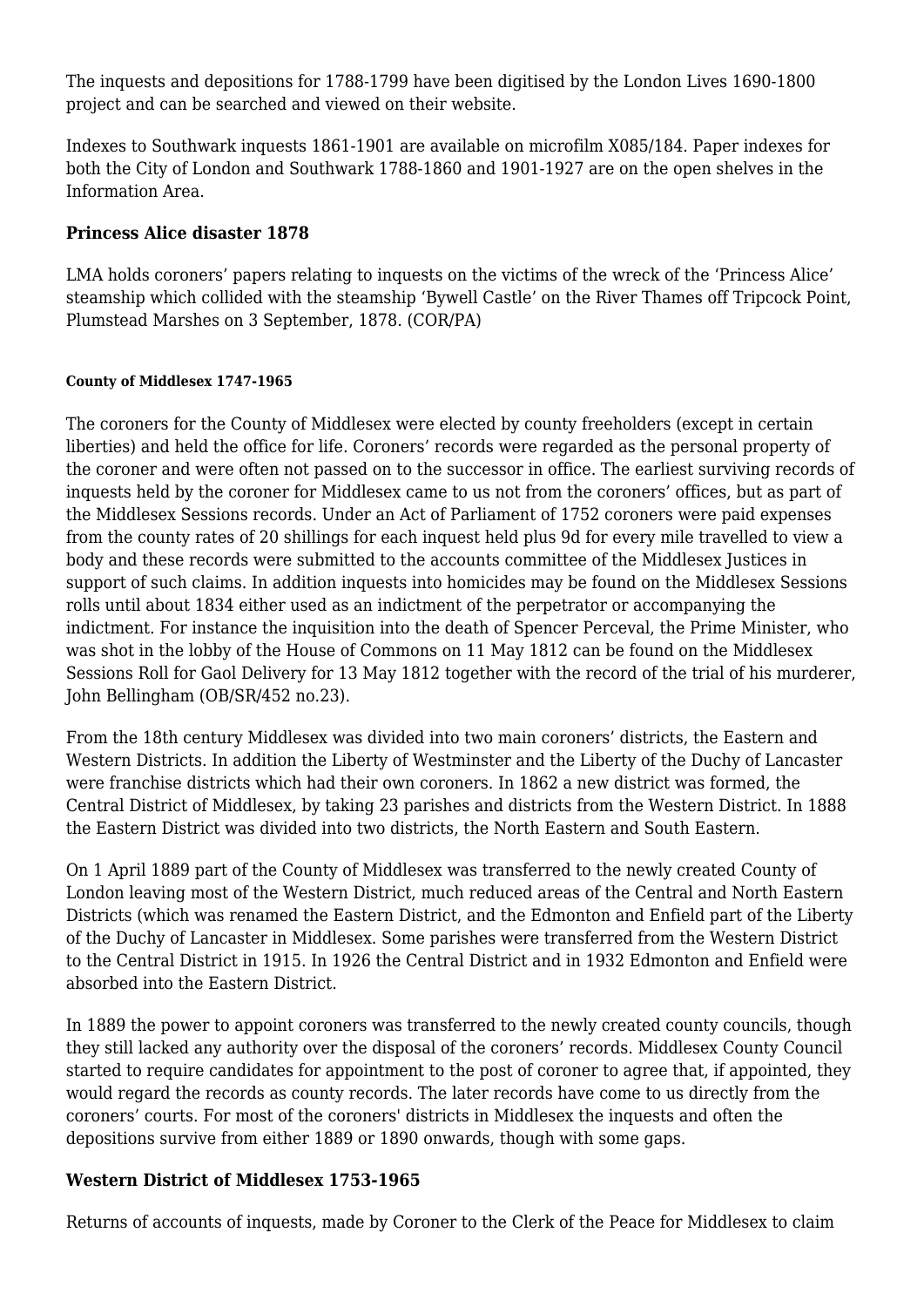expenses. These often include formal inquest documents and depositions. 1753-1842 (with many gaps) – MJ/SP/C/W

Records 1750-1800 have been digitised by the London Lives 1690-1800 project and can be searched and viewed on their website.

A detailed list of these has been included in our catalogues which can be searched on our website.

- Coroners' registers 1856-1862, 1941-1965 COR/A, COR/MW/RX
- Case papers 1890-1894, 1917-1965 COR/MW
- Photographic exhibits 1960-1965 COR/MW/PH

# **Eastern District of Middlesex 1747-1888**

Returns of accounts of inquests, made by Coroner to the Clerk of the Peace for Middlesex to claim expenses. These often include formal inquest documents and depositions. 1747, 1777-1838 (with many gaps) – MJ/SP/C/E

A detailed list of these has been included in our catalogues which can be searched on our website.

# **North Eastern District of Middlesex 1888-1892**

Returns of inquests and depositions made by Coroner to the Clerk of the Peace for Middlesex to claim expenses June 1888 – August 1892 – MJ/SP/C/NE (uncatalogued)

After March 1889 these are for Tottenham and Wood Green only because the rest of the district had been transferred to the County of London. As the records are uncatalogued, access is by prior appointment only. However photocopies of the inquest papers relating to Marie Kelly, one of Jack the Ripper's victims, are available on the open shelves with the catalogues of MJ/SP/C.

# **South Eastern District of Middlesex 1888-1889**

No records survive.

# **Eastern District of Middlesex 1892-1965**

- Coroners' registers 1942-1965 COR/ME/RX
- Case papers 1892-1965 COR/ME

# **Central District of Middlesex 1862-1926**

- Coroners' registers 1862-1910 COR/A
- Depositions (in bound volumes, many are unfit for consultation) 1862-1874 COR/B
- Returns of inquests and depositions made by Coroner to the Clerk of the Peace for Middlesex to claim expenses 1889 (detailed list) – MJ/SP/C/C
- Case papers 1890-1926 COR/MC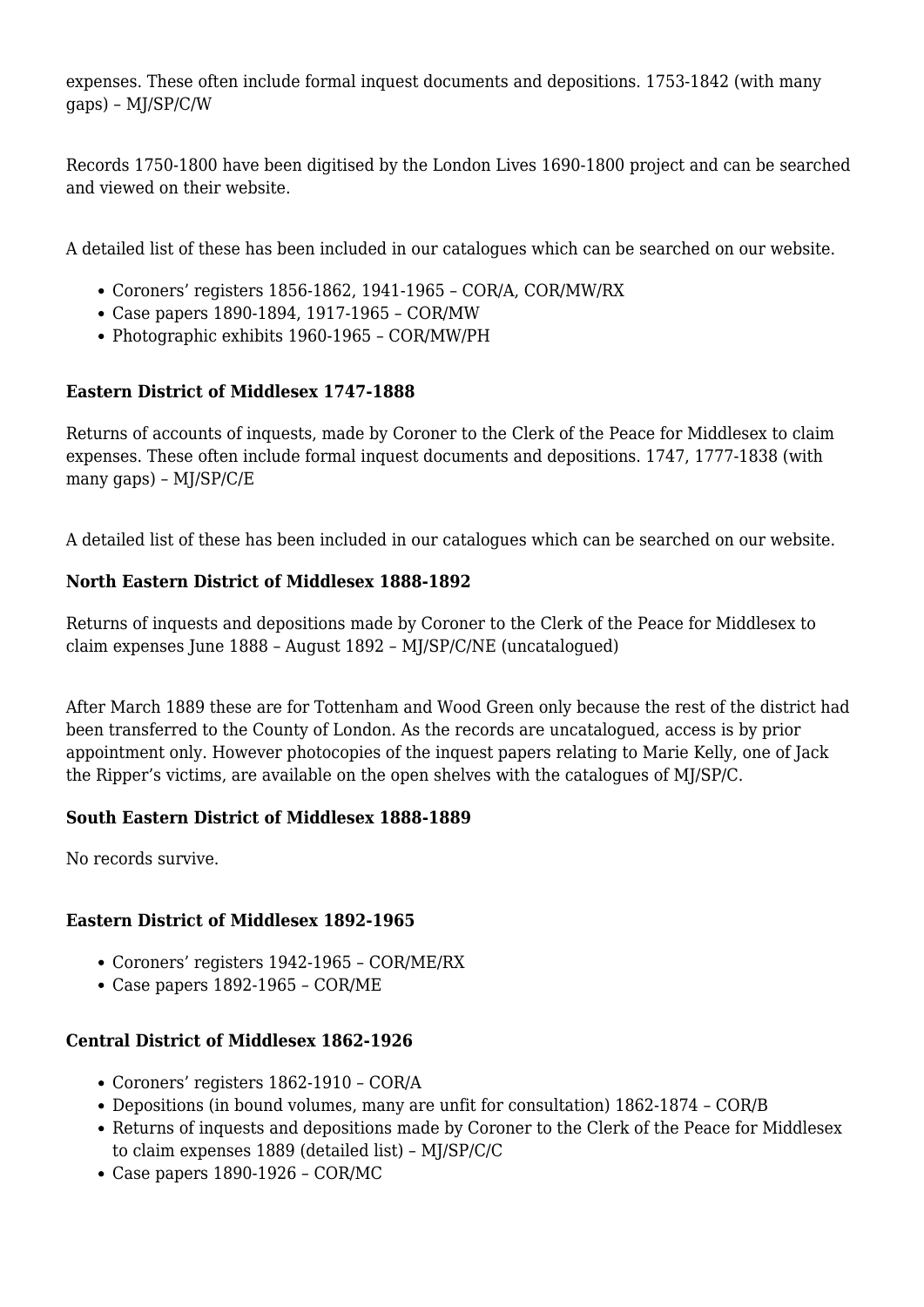## **Duchy of Lancaster 1789-1932**

The liberty of the Duchy of Lancaster in Middlesex comprised the Savoy area of Westminster and the parishes of Edmonton and Enfield.

- Returns of accounts of inquests, made by Coroner to the Clerk of the Peace for Middlesex to claim expenses 1789, 1828-1829 – MJ/SP/C/LAN
- Inquests for the Duchy of Lancaster, Middlesex 1817-1878 are held by The National Archives (TNA) Ruskin Avenue, Kew, Richmond, Surrey TW9 4DU, telephone 020 8876 3444, email enquiry@nationalarchives.gov.uk.
- Returns of inquests and depositions made by Coroner to the Clerk of the Peace for Middlesex to claim expenses 1884-1889. A detailed list of these has been included in our catalogues which can be searched on our website. - MJ/SP/C/LAN
- Case papers for 12 inquests in the Duchy of Lancaster's franchise district in Clapham, Surrey 1884-1889 (uncatalogued, found with Middlesex records) – MJ/SP/C/LAN
- Case papers for Edmonton and Enfield 1890-1932 COR/DOL

# **Liberty of Westminster 1757-1842**

Returns of expenses for inquests, made by Coroner to the Clerk of the Peace. With orders to surgeons, and returns of inquests on children and infants 1832-1842 1757-1785. 1814-1842 – WJ/SP/C

City of Westminster inquests c.1760-1879 are held at Westminster Abbey Muniments and Library, London SW1P 3PA, telephone 020 7654 4830, email library@westminster-abbey.org.

Records 1760-1799 have been digitised by the London Lives 1690-1800 project and can be searched and viewed on their website.

## <span id="page-6-0"></span>**County of London 1889-1965**

The County of London was formed on 1 April 1889 from parts of Middlesex, Kent and Surrey. In 1892 this new county was divided into eight coroners' districts. Penge was transferred to the County of Kent in 1900. In addition there were four franchise districts within the County, Westminster, the Savoy and Clapham parts of the Duchy of Lancaster, the Borough of Southwark, and Tower Liberty. The Coroners (Amendment) Act 1926 abolished the franchise coronerships with effect from the next vacancy to occur on the office after the passing of the Act. The coroners' districts were reorganised in 1912, 1930, 1940, 1943 and 1956.

In 1890 records in the custody of the coroners were regarded as their personal property and were liable to be destroyed on the death of the coroner. From 1902 the London County Council, which was now responsible for the appointment and payment of coroners as well as for the provision of premises for holding inquests, required candidates for appointment as county coroners to agree, if appointed, they would regard the records as county records and not the property of the coroner. Following receipt of instructions from the Public Record Office in 1921, many coroners' records were transferred to County Hall. The few surviving records for the County of Middlesex dating from before 1875 were preserved, but because of lack of space, all the coroners' inquests and depositions for the County of London dating from after 1875 but before 1927 appear to have been destroyed. From 1927 to 1965 the records were weeded and for most years only a 10% sample of the inquests has been retained. An index to the surviving files can be consulted by staff on request.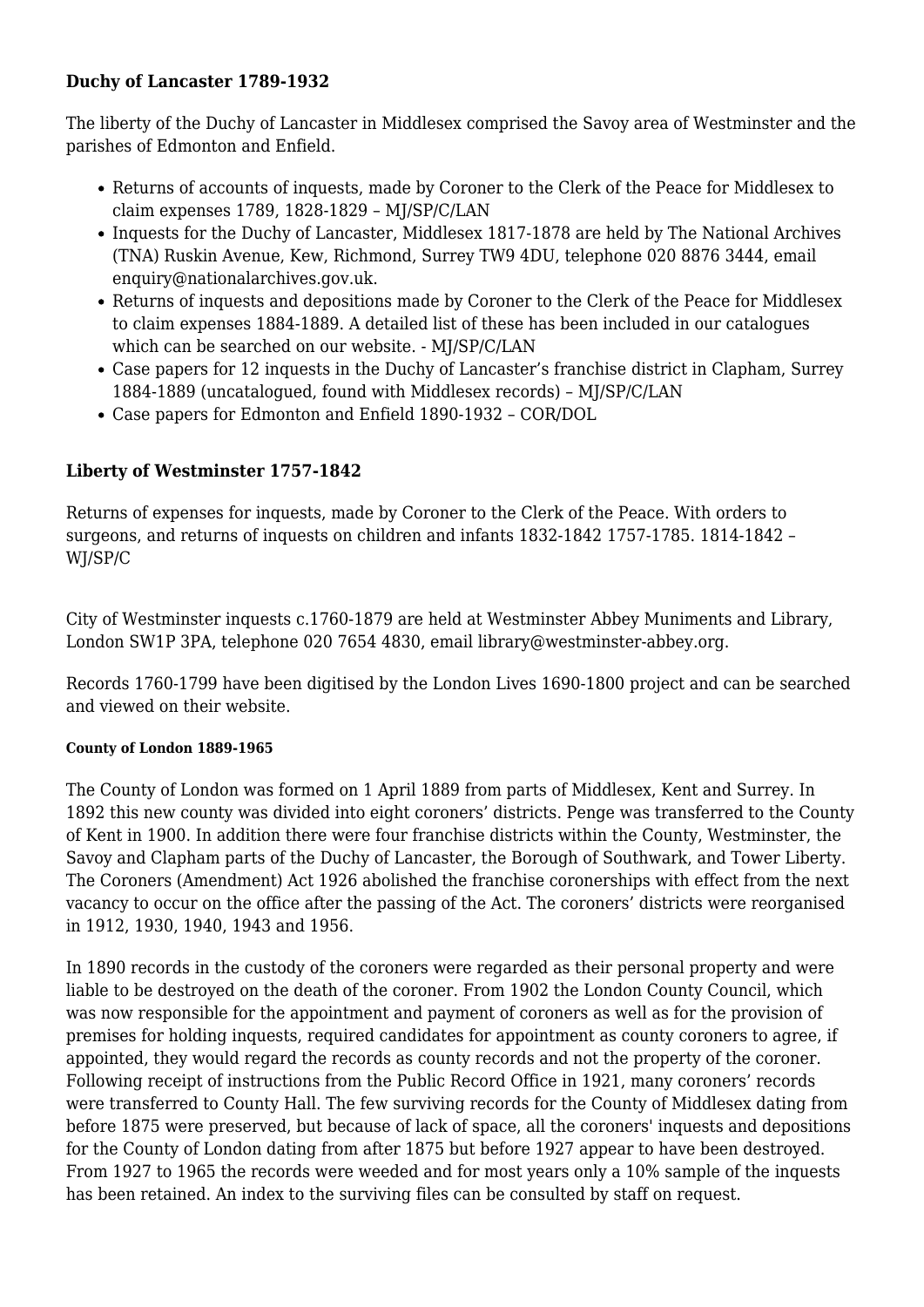Case papers (10% sample) for many districts 1927-1965

Coroners' registers survive for some districts 1889-1954 – COR/A

## <span id="page-7-0"></span>**Greater London area 1965 -**

On 1 April 1965 the London County Council and Middlesex County Council ceased to exist. The County of London together with most of the County of Middlesex and parts of Essex, Hertfordshire, Kent and Surrey became the Greater London area.

LMA holds a 10% sample of coroners' inquests for the Greater London area 1965-1968. The surviving files have been included in the index to coroners' files for the County of London which can be consulted by staff on request.

Later records are held on behalf of the coroners. Applications to see these records must be addressed to the appropriate coroner who will hold indexes and registers to the files.

#### <span id="page-7-1"></span>**Where to go next**

City of Westminster inquests c.1760-1879 are held at Westminster Abbey Muniments and Library, (London SW1P 3PA, telephone 020 7654 4830, email library@westminster-abbey.org.

Some inquest records for Paddington, 1860-1864 are at the City of Westminster Archives Centre, 10 St Ann's Street, London SW1P 2XR, telephone 020 7641 5180, email archives@westminster.gov.uk.

Inquests for the Duchy of Lancaster, Middlesex 1817-1878 are held by The National Archives (TNA), Ruskin Avenue, Kew, Richmond, Surrey TW9 4DU, telephone 020 8876 3444, email enquiry@nationalarchives.gov.uk,

Records relating to medieval and early-modern coroners' inquests are at The National Archives.

Any surviving coroners' records for Kent (including Charlton, Deptford, Greenwich, Lee, Lewisham, Plumstead and Woolwich before 1889) may be held by the Kent History and Library Centre, James Whatman Way, Maidstone, Kent, ME14 1LQ (Tel: 0300 333 6022) email: historyandlibrarycentre@kent.gov.uk

Any surviving coroners' records for Surrey (including Battersea, Bermondsey, Camberwell, Lambeth, Newington, Rotherhithe, Wandsworth and part of Southwark before 1889) may be held by the Surrey History Centre, 130 Goldsworth Road, Woking, Surrey, GU21 6ND (Tel: 01483 518737) email: shs@surreycc.gov.uk

Copies of the City of London's local newspaper, the City Press (succeeded by the City Recorder) from 1857 are held on microfilm by Guildhall Library, Aldermanbury, London EC2P 2EJ, telephone 020 7332 1868, email guildhall.library@cityoflondon.gov.uk.

Contemporary local newspapers may be searched on The British Newspaper Archive at website www.britishnewspaperarchive.co.uk Alternatively they may be held by the local studies library for the area in which the death or inquest took place or the British Library.

#### <span id="page-7-2"></span>**Further Reading**

All these publications are available to view in the LMA Library